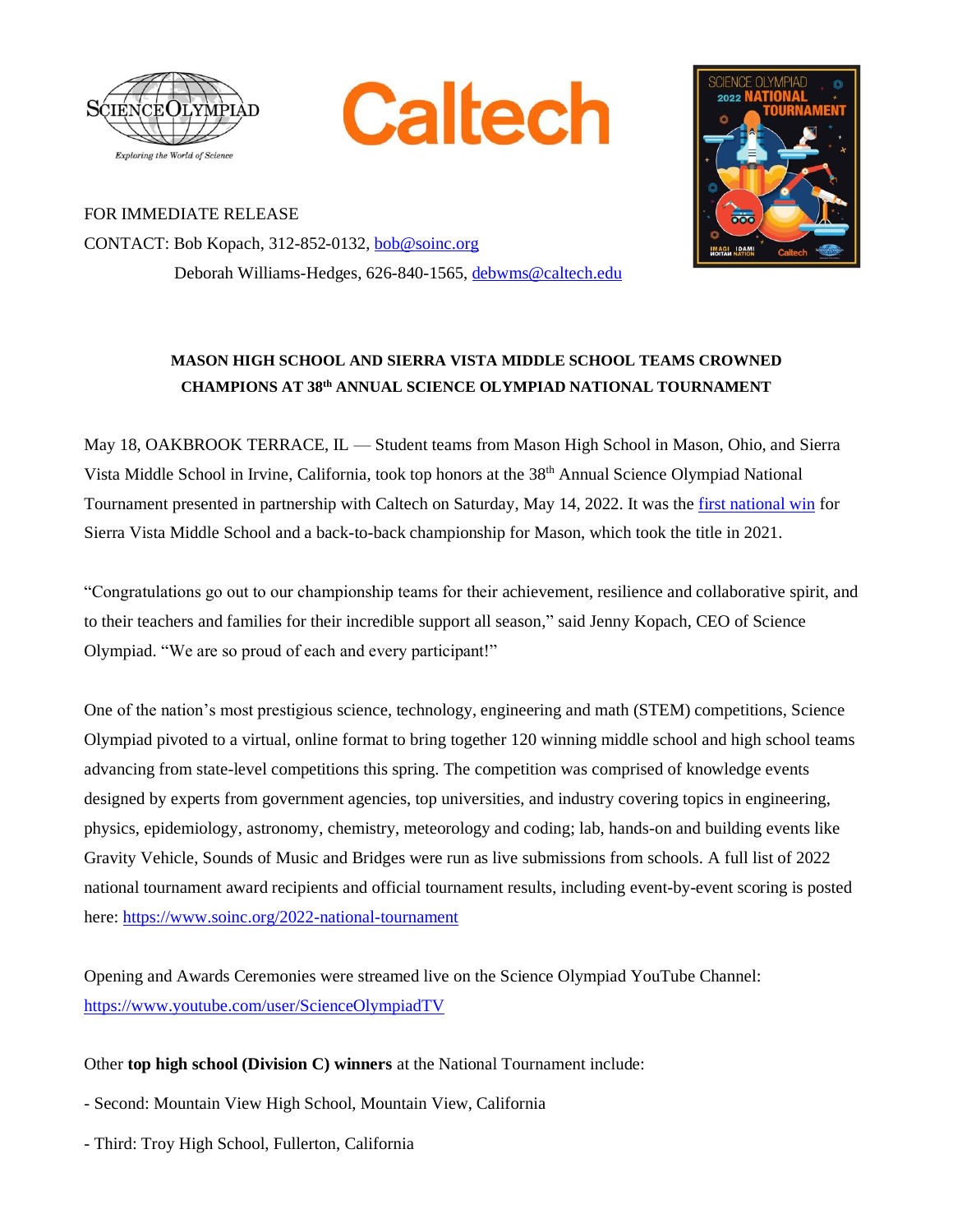- Fourth: Marquette University High School, Milwaukee, Wisconsin
- Fifth: Solon High School, Solon, Ohio
- Sixth: Adlai E. Stevenson High School, Lincolnshire, Illinois
- Seventh: William G. Enloe High School, Raleigh, North Carolina
- Eighth: New Trier High School, Winnetka, Illinois
- Ninth: Carmel High School, Carmel, Indiana
- Tenth: Seven Lake High School, Katy, Texas

## Other **top middle school (Division B) winners** at the National Tournament include:

- Second: Kennedy Middle School, Cupertino, California
- Third: Beckendorff Junior High School, Katy, Texas
- Fourth: Solon Middle School, Solon, Ohio
- Fifth: Longfellow Middle School, Falls Church, Virginia
- Sixth: Daniel Wright Junior High School, Lincolnshire, Illinois
- Seventh: Timberline Middle School, Redmond, Washington
- Eighth: Springhouse Middle School, Allentown, Pennsylvania
- Ninth: Fulton Science Academy, Alpharetta, Georgia
- Tenth: Slauson Middle School, Ann Arbor, Michigan

In conjunction with the National Tournament, \$50,000 in Founders' Scholarships were awarded; five outstanding seniors each received \$10,000 college scholarships for their achievements and service: Sanjit Sarda from Rancho Bernardo High School in San Diego, California; Stephanie Wang from Seven Lakes High School in Katy, Texas; Garrett Shoemaker from Eudora High School in Eudora, Kansas; Lavanya Gupta from Green Level High School in Cary, North Carolina; and Joseph Fogt from Hudsonville High School in Hudsonville, Michigan.

Teams from Cumberland Valley High School in Mechanicsburg, Pennsylvania, and River City Science Academy Middle-High School in Jacksonville, Florida, earned the 2022 Science Olympiad Spirit Award (including \$2,000 for their team), which recognizes schools whose team members exhibit sportsmanship, teamwork, team spirit and respect that exemplifies the spirit of Science Olympiad competition.

As part of its Character and Citizenship in the Community (the 3C's) and Smart to Be Good initiatives, Science Olympiad teams were encouraged to participate in a national service project to honor the city that would have